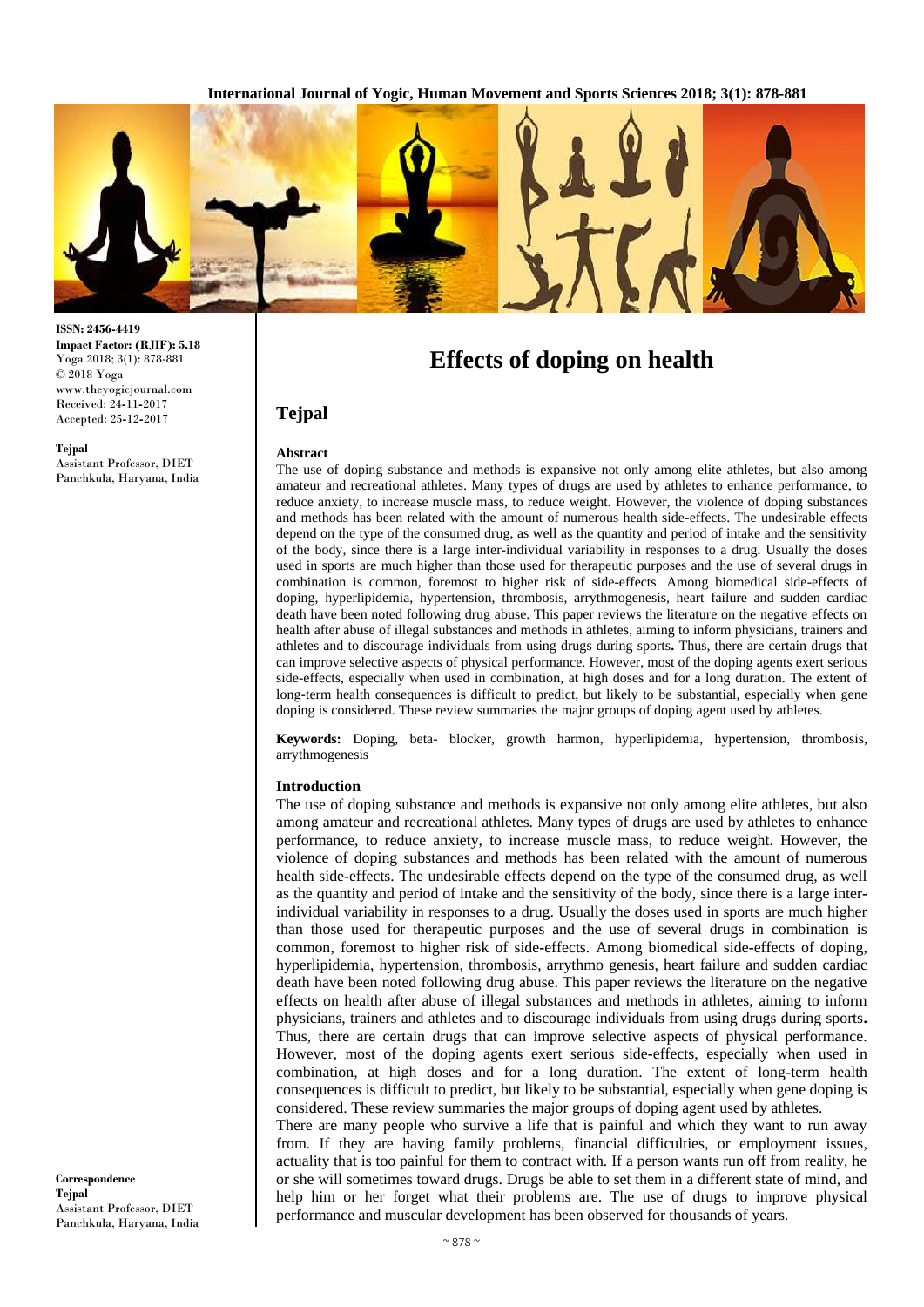International Journal of Yogic, Human Movement and Sports Sciences

Today individuals continue to use a wide variety of drugs in expect of improving their athletic performance and physical appearance. Day by day increase the demand for performance**-**enhancing drugs has been produced by society for better sports achievement. Addiction, sickness, and death, are just some effects which drug use can have on a person health. There are physical, emotional and mental effects of drug use.

Most people would agree that sport enhances health and overall personal development. Modern society influences sport, which is by no means except from some of its problems. In a system that flouts the basic role of sport and extol victory at any price, abuses in the form of violence, cheating and doping. Anti**-**doping campaign, like the battle against violence and cheating, is part of an extensive movement to protect the concept of sport, including sport itself and its associated values. In adopting the World Anti**-**Doping Code, the international sporting community and national governments have attached forces with the World Anti**-**Doping Agency (WADA) to address the bane of doping, which many consider to be sport's community adversary number one. They established their support for common values to be promoted through sporting activities, thereby allowing leisure time and sports to play their future role in society.

Coaches are the important personality in every sporting activity. They hold athletes from the time they start out until they achieve the top of their selected sport. Research has shown the important influence coaches can have over their athlete. Not only can they help to develop athletic skills of athlete, but they also play the role of educator, model and advice**-**giver. They educate through the values they express to their charges; they act as models by behaving in a way that others want to follow, and by perfecting their own sporting ability; and they become advisers thanks to the association of confidence they develop with the athletes for whom they are dependable.

The World Anti**-**Doping Code encourages the development of a negative attitude towards doping among athletes by entrusting coaches with the job of influencing the athletes' values and behaviors. Because they are in close regular contact with athletes, coaches are the only people who are truly able to educate them on the subject of sport ethics. Coaches are also in a position to react to situations in which the rules of ethics are breached, and can also help their athletes develop a critical mindset that will permit them to make informed choices in difficult situations. The information and advice contained in this Guide will help coaches to be more effective in this respect. It is therefore important for coaches to use it as a supporting tool. There are many drugs that professional athletes can use to increase their performance in sports. In this drug era in today's sports there are tons of drugs that athletes can use to help them do better in their specific sport there participating in sports.

This paper serves two purposes, as they relate to performance enhancing drugs. It lays out a general overview of the performance enhancing drugs. Due to the overwhelming varieties and methods of doping, this paper has a strong emphasis on beta blocker and human growth hormone. It discusses some of the other performance enhancing drugs that have played public and instrumental roles in the history of doping, in order to give proper context to the issue and for the purposes of distinguishing among sports. Most of the time, it is generally accepted that these rules should exist, but under closer analysis, the issue is not so clear. In this paper introduce beta**-**blocker and human growth hormone. Analyzes the presumptions and preconceptions we have about the righteousness of anti**-**doping regulations and considers the possibility that anti**-**doping rules are not the given that we generally accept them to be.

### **Doping**

Doping means athletes taking illegal substances to improve their performances. There are five classes of banned drugs, the most common of which are stimulants and hormones. There is health risks involved in taking them and they are banned by sports' governing bodies.

# **Definition of Doping**

One popular source define doping as "the use of a drug or blood product to improve athletic performance." However, we can see that such a simple definition is obviously much too broad to serve as a precise definition for doping. After all, under this definition, taking Tylenol to relieve muscle aches after a hard workout or using an asthma inhaler to prevent the constriction of the airway and to allow proper respiration, 2 would be considered doping, but it is doubtful that many, if any, authorities would consider those actions to fall under the pejorative category of "doping." Many other broad, philosophical definition of doping also succumb to the same criticism**-**it is almost impossible to draw a line, ex ante,

1Dictionary.com,foundathttp://dictionary.reference.com/searc h?q=doping.

# **Objective**

To study the effects of doping on health. Bloodworth *et al*. reported that the use of any substance to improve concentration was the most accept**-**able, while gene manipulation was the least acceptable in a survey of 403 athletes. In their study, 10% responded that they would take a ''magic'' drug. Meanwhile, 72.6% reported that at least some other athletes would take the drug if it had no harmful effects, while more than 40% reported that some athletes would take the drug, even if it shortened the lifespan. Similar results were obtained in the study by Blood worth and McNamee Doping has developed into a widespread problem in competitive and high**-**performance sports due to increasing professionalism and commercialization of sports (Striegel et al. 2002)<sup>[3]</sup>.

The use of performance**-**enhancing drugs has undergone a process of diffusion from elite level sport to lower levels, with anabolic steroids being freely available and widely used in many gyms, particularly those frequented by bodybuilders (Lenehan *et al*, 1996; Monaghan, 2001)<sup>[8, 5]</sup>.

### **Beta-blocker**

Beta**-**blockers are a class of medications prescribed to block the effects of adrenaline, a hormone created by the adrenal glands. They assist the heart work more proficiently, so reducing blood pressure, heart rate, muscle tremors and even anxiety. As well, beta**-**blockers have a relaxing effect on muscle function, gaining the drug class a popular reputation as an illegal, performance**-**improvement drug for athletes who advantage from the adrenaline**-**blocking effects of the medication.

### **Meaning of Beta Blocker**

Beta blockers, meanwhile, which may be prescribed for heart attack prevention and high blood pressure, are banned in sports such as archery and shooting because they keep the heart**-**rate low and reduce trembling in the hands.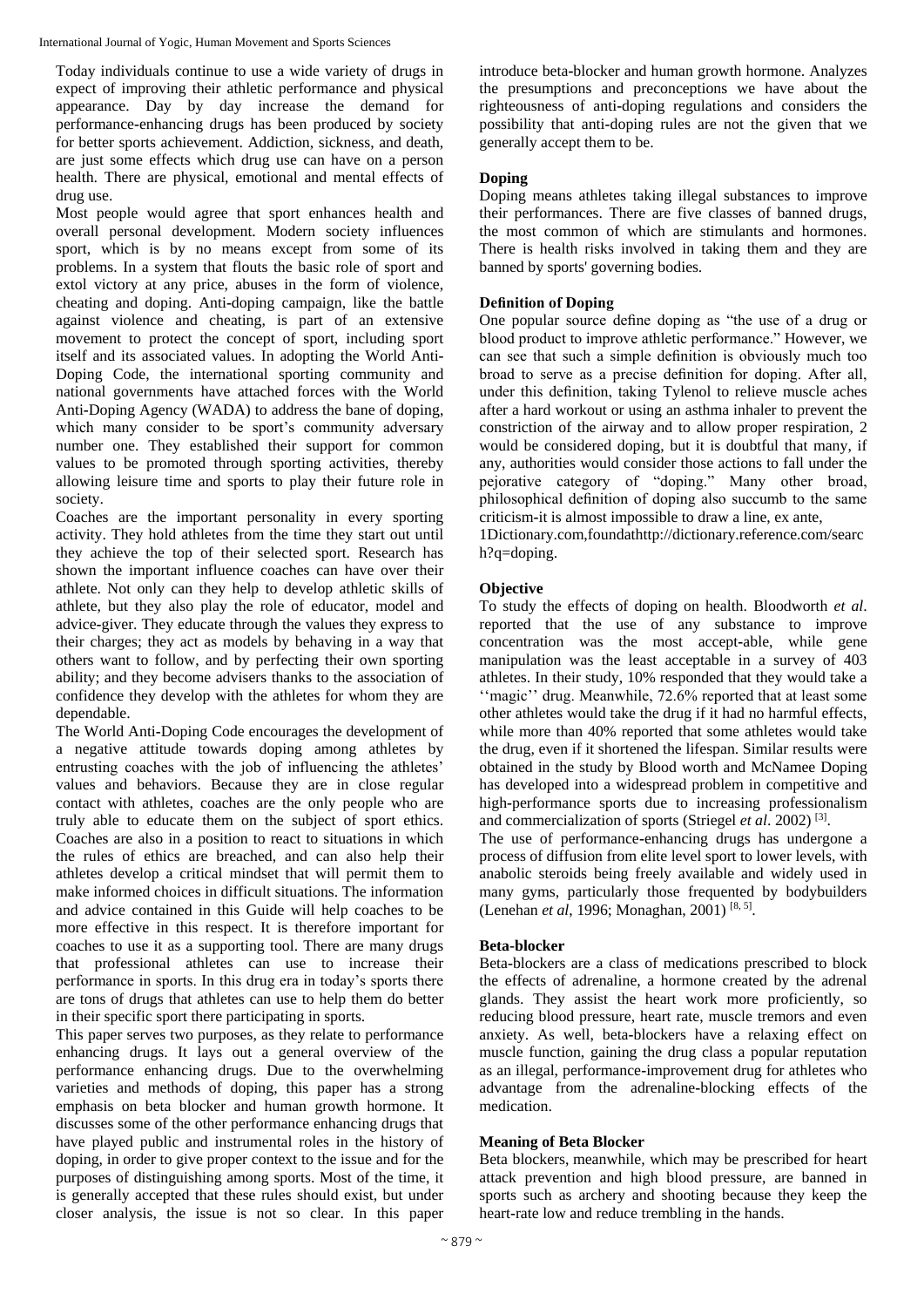International Journal of Yogic, Human Movement and Sports Sciences

The effect of beta**-**blockers on muscle action has made the drugs a popular, though illegal, choice of some athletes whose performance depends on balance (such as gymnastics) or a steady hand (archery, shooting, and biathlon).Because an athlete will tend to use beta**-**blockers at the same dose that is used for genuine therapeutic use, the drug will not be detected in suspiciously large quantities. It is at that point that an athlete's past history becomes important. If an athlete has no history of heart trouble or migraines, for example, the presence of a beta**-**blocker in submitted urine or blood samples may be cause for suspicion. Beta**-**blockers can be taken orally in the forms of tablets or capsules, an injection, or as eye drops in the case of glaucoma medication. A variety of different beta**-**blockers are available by prescription. Examples include: acebutolol, atenolol, celiprolol, levobunolol, pindolol, and timolol. Some beta**-**blockers are designed to be selective; they block beta**-**1 receptors more than beta**-**2 receptors. Beta**-**1 receptors are involved in heart rate and beat strength. Nonselective beta**-**blockers block both the beta**-**1 and beta**-**2 receptors; the latter are important in the function of smooth muscles such as the heart. Athletics who seek the illegal benefits of beta**-**blockers will likely experience side effects that include drowsiness or fatigue, reduced circulation through the hands and feet, dizziness, and a dry mouth. Some of these effects detract from athletic performance. Rarely, more serious side effects, including memory loss and impotence, can result. Beta blockers refer to a group of three different prescription drugs that, in essence, stop adrenaline from binding to nerve receptors, thus "blocking" the effects of adrenaline. Beta blockers are commonly prescribed for heart conditions**--**most commonly to control or reduce high blood pressure.

# **Use of Beta Blockers in Sports**

Use of Beta Blockers in Athletics: Despite the common use of beta blockers for heart conditions, for years now athletes have used beta blockers as a sports enhancement drug. Beta blockers broaden the arteries, allowing for greater blood flow and reducing involuntary muscle spasm. Research has also determined that beta blockers decrease anxiety. Both decline of muscle spasms and anxiety is useful in many sports.

**Beta Blockers in Gymnastics:** Gymnastics is a sport that relies deeply upon balance and stability. Cramping and involuntary muscle spasms are common in the sport and can simply be the difference between winning and losing. Gymnasts often use beta blockers to reduce or remove these spasms. Additionally, since any level of athletic competition can be nerve**-**wracking, beta blockers can calm performance anxiety.

**Beta Blockers in Archery:** Archery depends greatly on a steady body, especially the arms and hands. Any twitch or spasm in the entire body can send the arrow off the mark. Beta blockers are used to steady one's anxiety and muscles, allowing for solid power of the body and better accuracy. In approximately the exact same way, beta blockers are used in shooting sports to control the muscles and reduce anxiety for more accuracy.

Beta Blockers in Other Sports: While the above sports rely heavily on balance and the stability of certain muscles, beta blockers are also used by a wide range of other athletes, especially at the collegiate or professional level. As noted, beta blockers reduce anxiety, and many athletes use them to calm their nerves during competition.

Beta blockers have side effects, especially for people who only take them occasionally. Still, Walton cautioned against sharing drugs without a prescription. People with asthma, depression, low blood pressure, cardiac issues and other problems or who are on certain medications should not take beta blockers. And beta blockers will not help anyone with severe anxiety.

The drugs seem designed for phase anxiety. They inhibit the harrowing effects of the adrenaline**-**laced fight or flight response that make a nervous performer even more nervous: pounding heart, quavering voice, trembling and sweaty hands. It's no wonder then that performers turned to them shortly after their invention nearly four decades ago.

# **Growth Hormone**

Growth hormone (GH), also known as somatotropin (or as human growth hormone or HGH in its human form), is a peptide hormone that stimulates growth, cell reproduction, and cell regeneration in humans and other animals. It is thus important in human development.

Growth hormone, a hormone naturally secreted by the anterior pituitary gland, stimulates the growth and cell production of humans, as well as other vertebrates. Human growth hormone is used by athletes for the dramatic improvements in sports performance. But after some time it lead to reduced muscle mass, reduced muscle strength, impaired concentration, etc. The benefits that aging members of the population are trying to capture are the same ones that athletes are trying to utilize when they exploitation human growth hormone**-**increased strength, coordination, and mental capabilities. Unlike anabolic steroids and blood doping, where the beneficial aspects are usually proven and accepted, the benefits of human growth hormone as an ergogenic aid are not as commonly accepted in sports. There have been extensive unreliable facts of benefit by athletes-after all, human growth hormone would not be such a desired and controversial drug if athletes that used them did not experience any benefit (real or imagined) from its use.

Barry Bonds, one of baseball's biggest stars, and extensively suspected of using performance**-** enhancing drugs, is reported as having used human growth hormone widely. 125 In Game of Shadows: Barry Bonds, BALCO, and the Steroids Scandal that Rocked Professional Sports, the writers, Mark Fainaru**-**Wada and Lance Williams, claim that Bonds was particularly fond of human growth hormone for multiple reasons. First, growth hormone, like steroids, permitted him to increase his muscle mass, but unlike steroids, it also strengthened joints and connective tissue, thus decreasing the likelihood of blowing out a joint. 126 additionally, growth hormone left him feeling energized and flexible, while still maintaining that muscle**-** bound appearance that he was so used to. Lastly, as someone who always had phenomenal eyesight that allowed him to track the seams on baseballs coming at him at 90+ miles per hour, Bonds felt that his vision quality was declining, as he reached his mid**-**thirties. Use of growth hormone reversed that trend, he felt. He could see the baseball improved than ever. 127 it is un**-**confirmed whether this was the real effect of growth 125 Fainaru**-**Wada & Williams, supra. 126 In Game of Shadows, the authors document a previous incident when Bonds used steroids and built up so much mass that he ended up blowing out his elbow by tearing his left triceps tendon. Bonds and his trainer speculated that this was the result of putting on so much muscle on his arms that the associated joints and tendons were not able to support all the muscle mass. Bonds felt that growth hormone was able